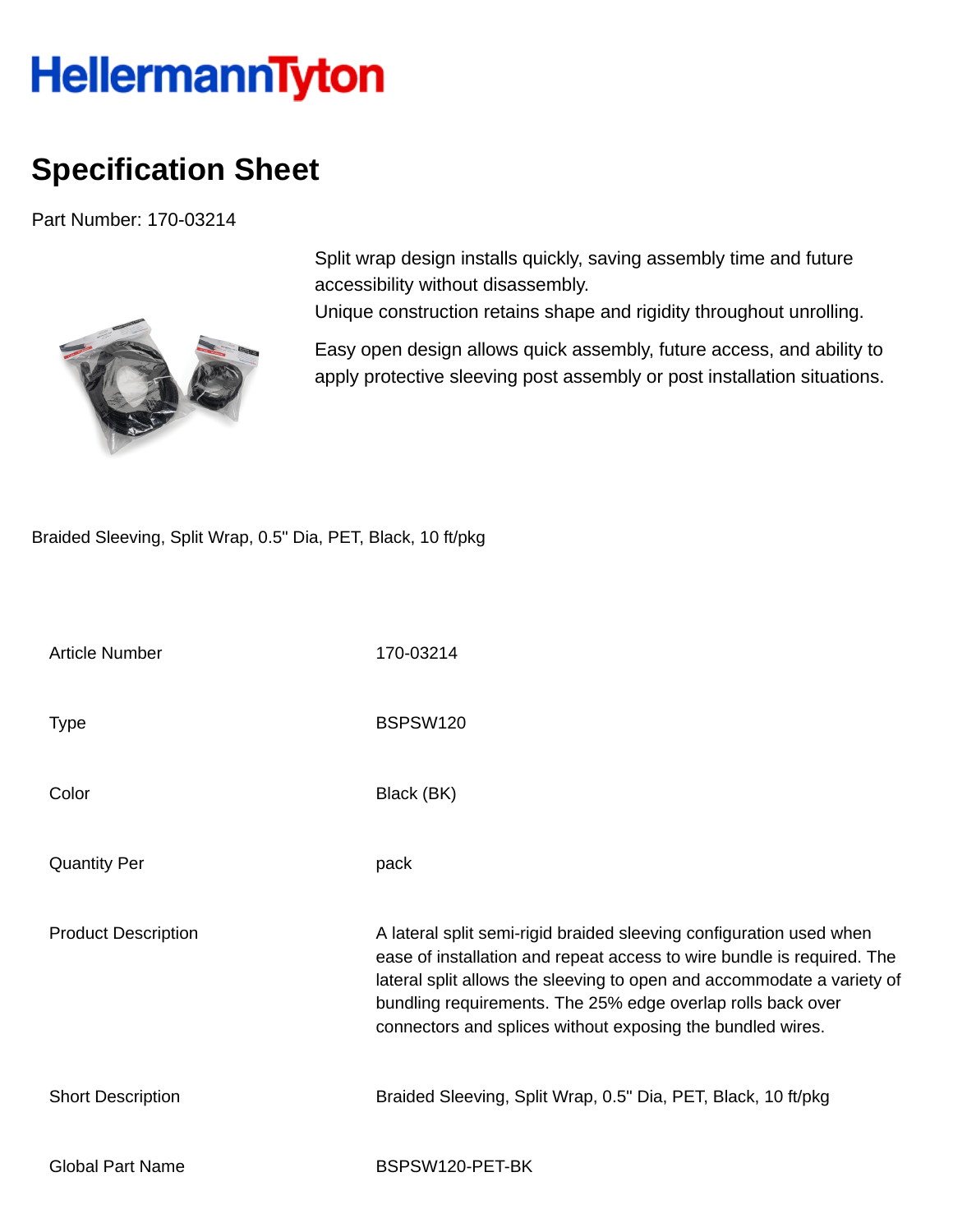| Length L (Imperial)                   | 10.0 |
|---------------------------------------|------|
| Length L (Metric)                     | 3.05 |
| <b>Bundle Diameter Min (Imperial)</b> | 0.1  |
| <b>Bundle Diameter Min (Metric)</b>   | 2.54 |
| <b>Bundle Diameter Max (Imperial)</b> | 0.5  |
| <b>Bundle Diameter Max (Metric)</b>   | 12.7 |
| Diameter D (Imperial)                 | 0.5  |
| Diameter D (Metric)                   | 12.7 |
| Nominal Diameter (Imperial)           | 0.5  |
| Nominal Diameter (Metric)             | 12.7 |
|                                       |      |

| Material                 | Polyester (PET)  |
|--------------------------|------------------|
| <b>Material Shortcut</b> | <b>PET</b>       |
| Flammability             | <b>UL 94 V-0</b> |
| Halogen Free             | Yes              |